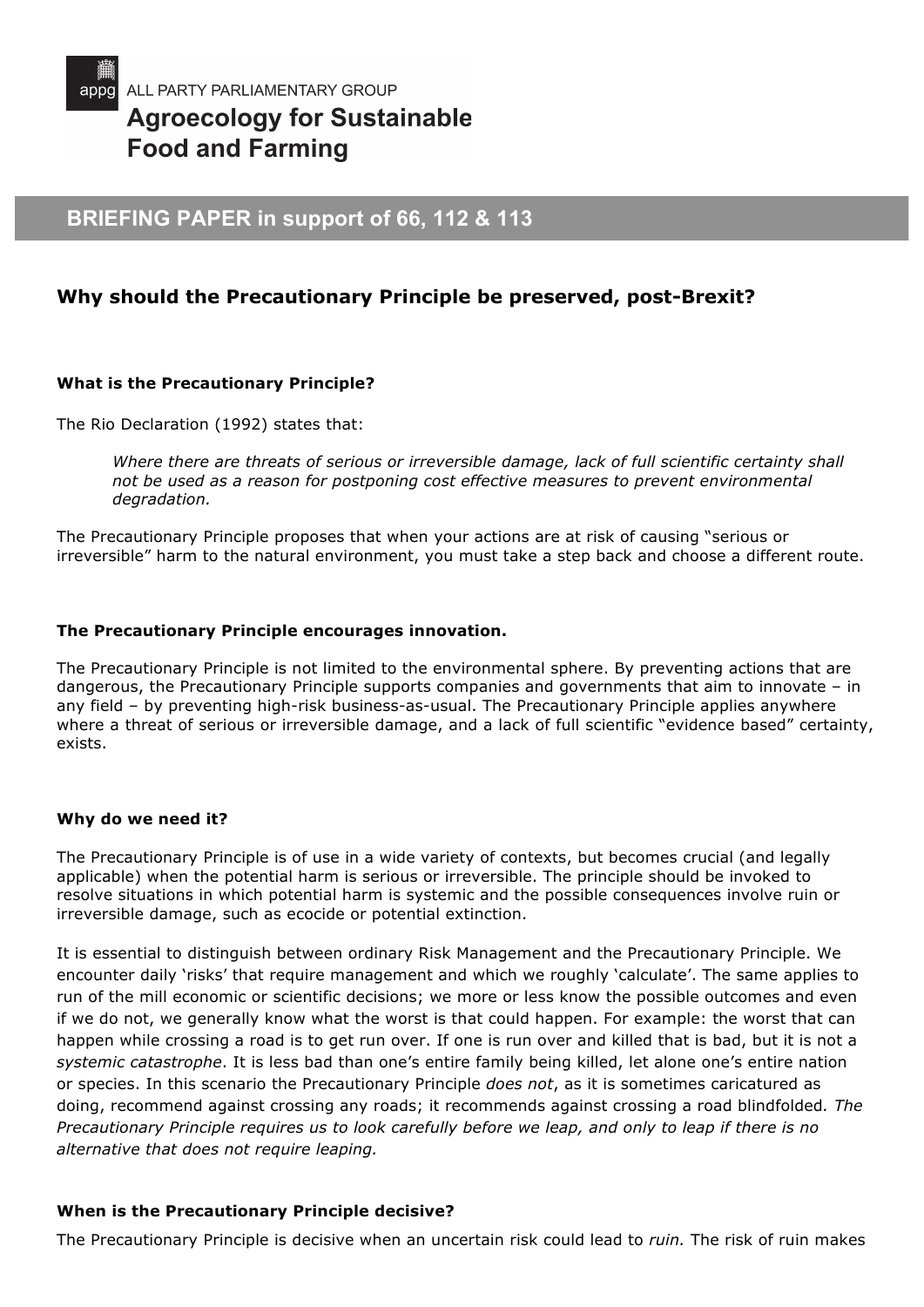the Precautionary Principle irrefutable, for *a system that results in ruin cannot recover.* In such cases there is a very clear need for precautionary intervention, especially when the system at risk plays a major role in vulnerable ecosystems or life on the planet.

A key constituent of ruin is increased uncertainty, because *as uncertainty increases so too does the scope for harm.* Critics use this argument to say that because, for example, there is uncertainty associated with the evidence for man-made climate change the risks may be less than some people predict. However, this ignores the fact that the risks may also be much *greater*. *The ruinous case, where the risk may be greater than we could anticipate or insure against damage from, must always be prevented.* 

Some argue that human beings are natural risk takers and that we should allow people to make their own decisions instead of hampering them with the Precautionary Principle. But this highlights a misunderstanding of ruin. Ruin is not a mere possibility, it is a statistical certainty if the ruinous action continues. e.g. If a man jumps off a foot-stool he is unlikely to die, whereas if he jumps off a twenty storey building he will surely die and even if he jumps off a two storey building repeatedly, chances are he will die. *There is a point at which the human body cannot absorb any more damage.* In terms of the planet, ruin could occur when we lose a particular percentage of biodiversity or when ocean acidity reaches a dangerous pH. These are therefore risks that simply must not be countenanced. No potential benefits outweigh them.

# **Why is being 'evidence-based' not enough?**

Standard scientific methodology works well for establishing, with reasonable confidence, how reality appears to work over time. Standard scientific methodology shoots down rash claims and demands evidence. Typically, scientists are concerned to avoid false positives, aka "false alarms", which explains why many scientists are relatively cautious in claiming direct connections between extreme weather and anthropogenic climate change. If one takes the risk of acting upon what may turn out to be "false positives" one might be shown to have been more pessimistic than circumstances warrant. However this standard approach is not appropriate in situations where, *by the time all the evidence is in, it will or would be too late to stop grave harm.* A case in point is The Secretary of State for Environment Food and Rural Affairs, the Rt Hon Michael Gove MP recognising the threat that neonicotinoids pose to our pollinator populations, and, implicitly evoking the precautionary principle, agreeing in principle to back up the EU decision to protect pollinators by banning all use of neonicotinoids except in greenhouses. The APPG support this action - explicit and early adherence to the Precautionary Principle would be a better way to ensure safety for ecosystems, food systems and humans.

It is sometimes argued that the Precautionary Principle stands opposed to "sound science" but this is incorrect. The Precautionary Principle simply takes us beyond our obsession with evidence based decisions. *Having a solid evidence base that points firmly in the direction of one particular policy solution is not always possible.* It is dangerously inappropriate to insist that, without such evidence, no action should be taken to defend against potentially severe threats.

Being "evidence based" can too easily become an excuse for continued reckless action where there isn't enough definitive evidence to prove danger. "Geo-engineering," together with technologies for removing greenhouse gases, (Negative Emission Technologies), offer an extreme case of the problems inherent in acting only on the basis of current scientific evidence. How can we test the consequences of Geo-engineering without potentially putting the planet and humanity at risk? Yet until we were to do so, advocates of evidence-based policy could claim that there was no evidence that Geo-engineering is harmful. **'**Evidence-based politics' thus can be a slogan used by corporations to mean: wait until harm is done before doing anything about it. Corporate scientists claim that an absence of evidence of harm can be quoted as evidence of an absence of harm: but *this is false*. The Precautionary Principle should be applied when we lack evidence of an absence of harm. Until such evidence of absence of harm is provided, we should be precautious.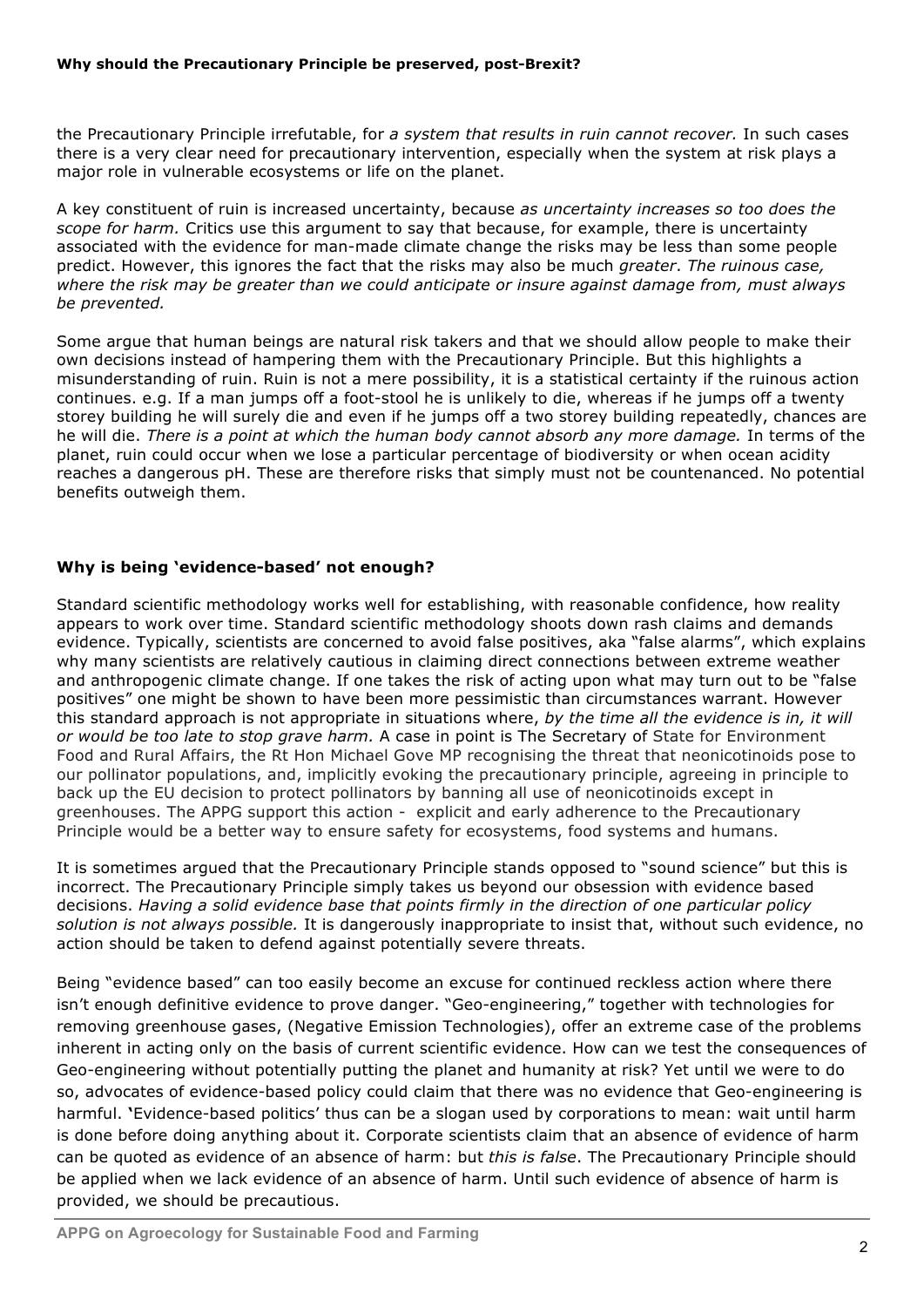#### **The Precautionary Principle past, present and future**

Before the Precautionary Principle existed, there was no means of facilitating an appropriate methodology in relation to risk and uncertainty. The Precautionary Principle was established to ensure an effective way of preparing for uncertain and potentially destabilising global and local futures, both for people and nature. In order not to give a false sense of reassurance that could "legitimate" actions that turn out to be harmful, the Precautionary Principle ensures such harms do not knowingly occur, by reversing the normal burden of proof, as described above.

The Precautionary Principle is in UK law via its presence in international law, especially through EU law and The Maastricht Treaty.

The Rt Hon Secretary of State, Michael Gove, has stated publicly that he wishes to preserve the Precautionary Principle. This intention is also stated in the Government's recently-issued 25 year Environment Plan. However, at present his proposed method for preserving the Precautionary Principle appears to consist of the EU environment principles going into a National Policy Statement (NPS), and then the Environment Bill and Agriculture Bill both stating that government must act "in conformity with" (or some similar wording) what is in the latest version of that National Policy Statement.

Linking the National Policy Statement to law means that the Precautionary Principle will have a real basis in law - but, of course, only so long as it (the NPS) remains intact. And there lies the weakness: the National Policy Statement could be changed by Government virtually at whim, and without any Parliamentary veto.

#### **The Precautionary Principle needs to be bedded into UK law**

The APPG would like to see the Precautionary Principle included explicitly in all relevant UK legislation: starting with the EU Withdrawal Bill, Environment Bill and Agricultural Bill.

#### **Key recommendation:**

*The proposed statutory 'watchdog' should have the key environmental principles – especially the precautionary principle and the prevention principle (that prevention is better than cure) embedded explicitly in its duties.*

A draft text that would achieve this as follows:

*This body shall have regard in all its decisions, wherever salient, to the Precautionary Principle as articulated in international law.*

Or alternatively:

**This body shall have special regard to the environmental principles of the European Union. The "environmental principles of the European Union" are – ((a)) the precautionary principle…** Then each of the listed principles should be defined.

How to enshrine the Precautionary Principle post Brexit

• A commitment to leadership with regards to questions of serious risks of uncertain magnitude for humans, animals and the environment, which can be demonstrated by a serious commitment to the Precautionary Principle.